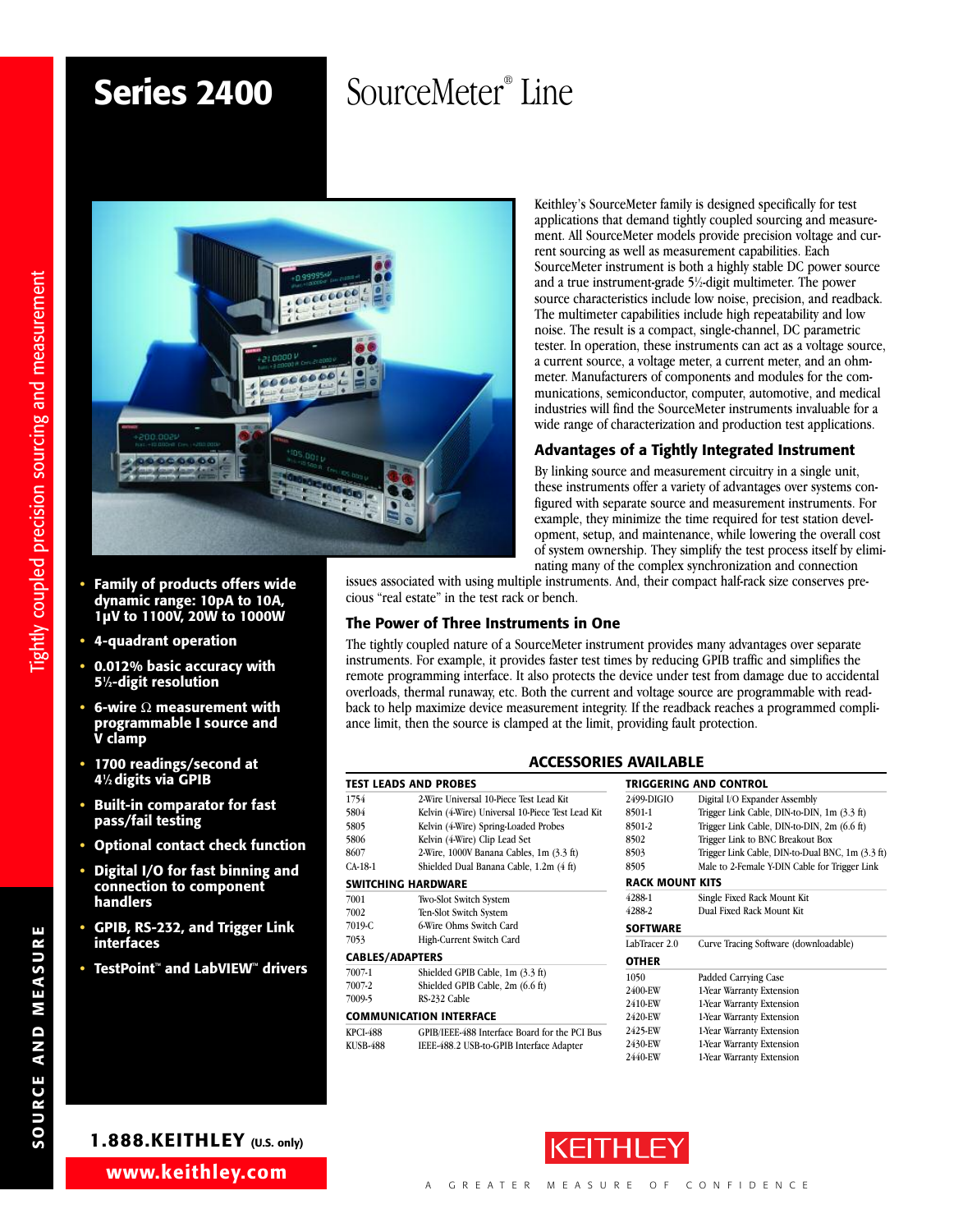# **Series 2400**

# **Ordering Information**

| 2400   | 200V. 1A. 20W<br><b>SourceMeter</b>                                                   |
|--------|---------------------------------------------------------------------------------------|
|        | 2400-C 200V, 1A, 20W<br><b>SourceMeter with</b><br><b>Contact Check</b>               |
|        | 2400-LV 20V, 1A, 20W<br><b>SourceMeter</b>                                            |
| 2410   | 1100V, 1A, 20W<br><b>SourceMeter</b>                                                  |
| 2410-C | 1100V, 1A, 20W<br><b>SourceMeter with</b><br><b>Contact Check</b>                     |
| 2420   | 60V, 3A, 60W<br><b>SourceMeter</b>                                                    |
| 2420-C | 60V, 3A, 60W<br><b>SourceMeter with</b><br><b>Contact Check</b>                       |
| 2425   | 100V. 3A. 100W<br><b>SourceMeter</b>                                                  |
|        | 2425-C 100V, 3A, 100W<br><b>SourceMeter with</b><br><b>Contact Check</b>              |
| 2430   | 100V, 10A, 1000W Pulse<br><b>Mode SourceMeter</b>                                     |
|        | 2430-C 100V, 10A, 1000W Pulse<br><b>Mode SourceMeter with</b><br><b>Contact Check</b> |
| 2440   | 40V. 5A. 50W<br><b>SourceMeter</b>                                                    |
| 2440-C | 40V. 5A. 50W<br><b>SourceMeter with</b><br><b>Contact Check</b>                       |

**Extended warranty, service, and calibration contracts are available.**

### **Accessories Supplied**

| <b>Test Leads</b>                                  |
|----------------------------------------------------|
| <b>LabVIEW Software Driver</b><br>(downloadable)   |
| <b>LabTracer Software</b><br>(downloadable)        |
| <b>TestPoint Software Driver</b><br>(downloadable) |

# SourceMeter® Line

# **I-V Characteristics**

All SourceMeter instruments provide four-quadrant operation. In the first and third quadrants they operate as a source, delivering power to a load. In the second and fourth quadrants they operate as a sink, dissipating power internally. Voltage, current, and resistance can be measured during source or sink operation.







 $+1A$ 

+3A

+100mA

–100mA

Duty cycle limited

Pulse mode only Duty cycle limited

–1A

 $-3A$ 

 $+1A$ 

**A SourceMeter**<br>  $+10A$ <br>  $+10A$ <br>  $+10A$ <br>  $+10A$ <br>  $+100mA$ <br>  $+20+60+100V$ <br>  $-100mA$ <br>  $-100mA$  $+3A$ 

+10A

–100mA

 $-1A$  $-3A$  $-10A$ 

+100mA

 $+20 +60 +100V$ 

**Model 2420 3A SourceMeter**

 $-100V - 60 - 20$ 

–60V –20V | +20V +60V

**Model 2400 and 2400-LV SourceMeter**

**Source I, Measure V, I, or** Ω **configuration Source V, Measure I, V, or** Ω **configuration**



## **Model 2410 High-Voltage SourceMeter**



### **Model 2425 100W SourceMeter**

**Model 2440 5A SourceMeter**



**Model 2430 1kW Pulse Mode SourceMeter**

**SO U R C E A N D M E A** <u>ທ</u> **U R E**

-3A<br>
W SourceMer<br>
-3A<br>
-3A<br>
-3A<br>
-3A<br>
-3A<br>
-3A<br>
-100mA<br>
-100mA<br>
-100mA<br>
-14

**1.888.KEITHLEY (U.S. only)**

**www.keithley.com**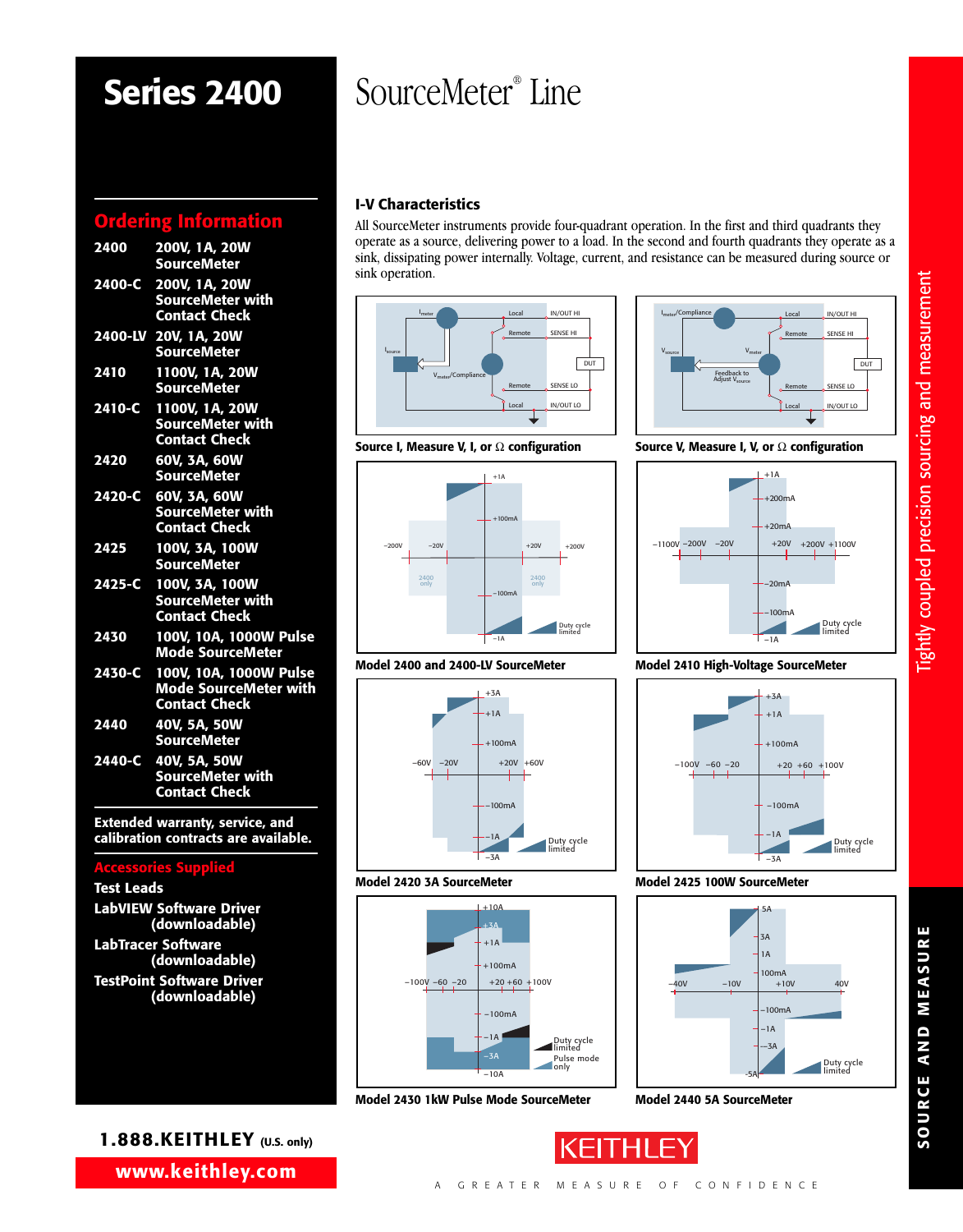# Series 2400 **SourceMeter**® Line

## **Automation for Speed**

A SourceMeter instrument streamlines production testing. It sources voltage or current while making measurements without needing to change connections. It is designed for reliable operation in nonstop production environments. To provide the throughput demanded by production applications, the SourceMeter instrument offers many built-in features that allow it to run complex test sequences without computer control or GPIB communications slowing things down.

### **Standard and Custom Sweeps**

Sweep solutions greatly accelerate testing with automation hooks. Three basic sweep waveforms are provided that can be programmed for singleevent or continuous operation. They are ideal for I/V, I/R, V/I, and V/R characterization.

- Linear Staircase Sweep: Moves from the start level to the stop level in equal linear steps
- Logarithmic Staircase Sweep: Done on a log scale with a specified number of steps per decade
- Custom Sweep: Allows construction of special sweeps by specifying the number of measurement points and the source level at each point
- Up to 1700 readings/second at  $4\frac{1}{2}$  digits to the GPIB bus
- 5000 5<sup>1</sup>/<sub>2</sub>-digit readings can be stored in the non-volatile buffer memory

### **Built-In Test Sequencer (Source Memory List)**

The Source Memory list provides faster and easier testing by allowing you to setup and execute up to 100 different tests that run without PC intervention.

- Stores up to 100 instrument configurations, each containing source settings, measurement settings, pass/fail criteria, etc.
- Pass/fail limit test as fast as 500 $\mu$ s per point
- Onboard comparator eliminates the delay caused when sending data to the computer for analysis
- Built-in, user definable math functions to calculate derived parameters

#### **Example Test Sequence**



| <b>Test</b> | Pass/Fail Test                                                            | If Passes Test                                                                                                               | If Fails Test                                                   |
|-------------|---------------------------------------------------------------------------|------------------------------------------------------------------------------------------------------------------------------|-----------------------------------------------------------------|
| Test 1      | Check $V_{F1}$ at<br>100mA against<br>pass/fail limits                    | Go to Test 2                                                                                                                 |                                                                 |
| Test 2      | Check $V_{F2}$ at 1A<br>against pass/fail<br>limits                       | Go to Test 3                                                                                                                 | 1. Bin part to bad bin<br>2. Transmit data to<br>computer while |
| Test 3      | Check leakage<br>current at -500V<br>and test against<br>pass/fail limits | 1. Bin part to good bin<br>2. Transmit readings to com-<br>puter while handler is<br>placing new part<br>3. Return to Test 1 | handler is placing<br>new part<br>3. Return to Test 1           |

# **TYPICAL APPLICATIONS**

## **Devices:**

- **• Discrete semiconductor devices**
- **Passive devices**
- **• Transient suppression devices**
- **ICs, RFICs, MMICs**
- **Laser diodes, laser diode modules, LEDs, photodetectors**
- **Circuit protection devices: TVS, MOV, Fuses, etc.**
- **Airbags**
- **Connectors, switches, relays**
- **Tests:**
- **Leakage**
- **Low voltage/resistances**
- **LIV**
- **• IDDQ**
- **• I-V characterization**
- **Isolation and trace resistance**
- **Temperature coefficient**
- **Forward voltage, reverse breakdown, leakage current**
- **DC parametric test**
- **DC power source**
- **HIPOT**
- **• Dielectric withstanding**











# **1.888.KEITHLEY (U.S. only)**



**www.keithley.com**

**SOURCE**

**ANDME AS URE**

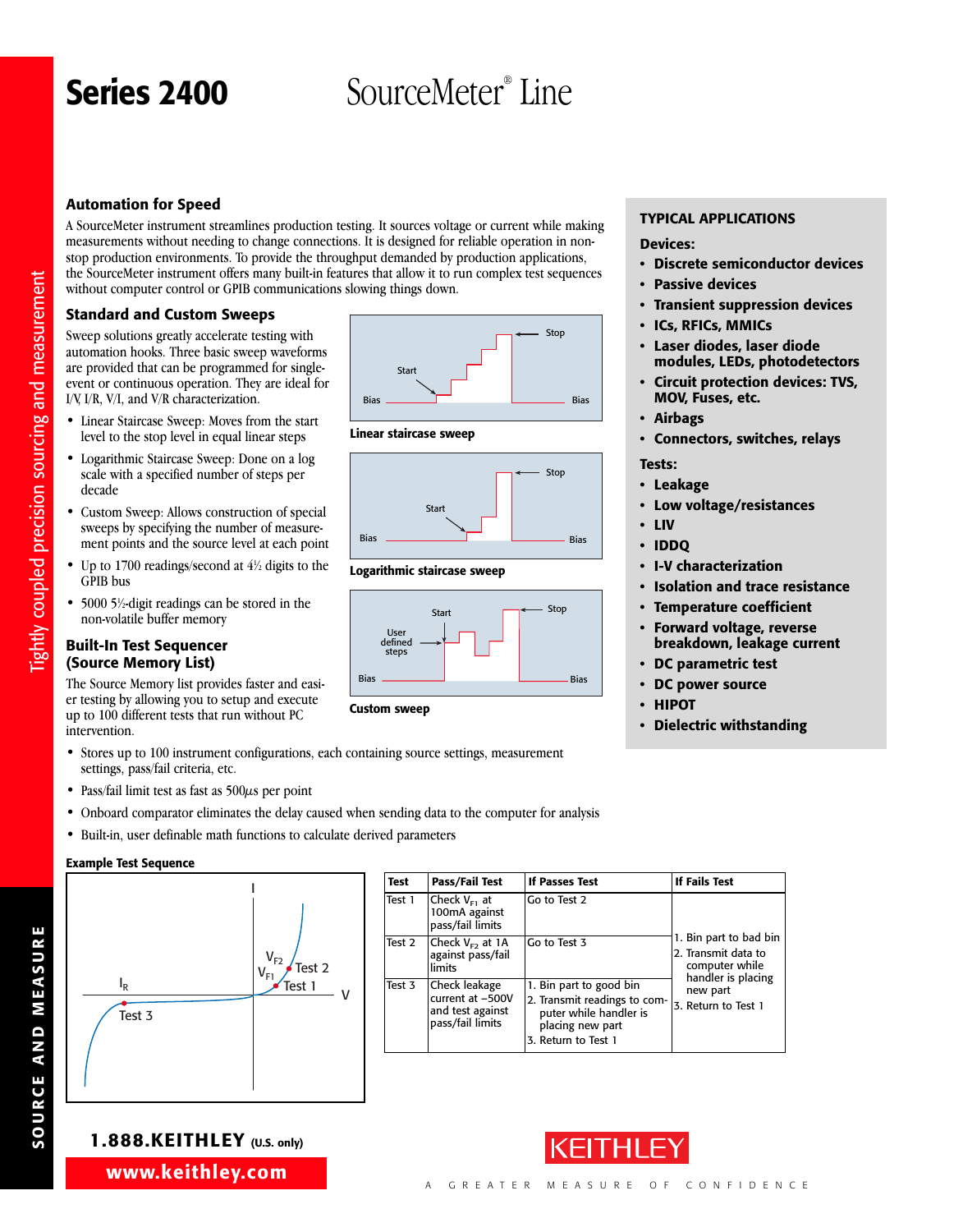# Series 2400 SourceMeter<sup>®</sup> Line

**Digital I/O Interface**

The digital I/O interface can link the SourceMeter instrument to many popular component handlers, including Aetrium, Aeco, and Robotronics. Other capabilities of the interface include:

- Tight systems integration for applications such as binning and sorting
- Built-in component handler interface
- Start of test and end of test signals
- 5V, 300mA power supply
- Optional expander accessory (Model 2499-DIGIO) adds 16 digital I/O lines

## **Trigger Link Interface**

All SourceMeter instruments include Keithley's unique Trigger Link interface which provides high-speed, seamless communications with many of Keithley's other instruments. For example, use the Trigger Link interface to connect a SourceMeter instrument with a Series 7000 Switching System for a complete multi-point test solution. With Trigger Link, the 7000 Series Switching Systems can be controlled by a SourceMeter during a high-speed test sequence independent of a computer and GPIB.

# **Optional Contact Check Function**

The Contact Check function makes it simple to verify good connections quickly and easily before an automated test sequence begins. This eliminates measurement errors and false product failures associated with contact fatigue, breakage, contamination, loose or broken connection, relay failures, etc. Some capabilities of this function are:

- 350 $\mu$ s verification and notification process time
- The output of the SourceMeter instrument is automatically shut off after a fault and is not re-activated until good contact is verified, protecting the device under test from damage and the operator from potential safety hazards
- 3 pass/fail threshold values:  $2\Omega$ , 15 $\Omega$ , and 50 $\Omega$
- No energy passes through the device under test during the operation
- Enabled either from the front panel or remotely over the GPIB
- 3 fault notification methods



# **1.888.KEITHLEY (U.S. only)**

**www.keithley.com**

# **Unique 6-Wire Ohms Technique**

SourceMeter instruments can make standard 4-wire, split Kelvin, and 6 wire, guarded ohms measurements and can be configured for either the constant current or constant voltage method. The 6-wire ohms technique:

- Uses guard and guard sense leads in addition to the 4-wire sense and source leads
- Locks out parallel current paths when measuring resistor networks or hybrid circuits to isolate the component under test
- Allows users to configure and plot data easily from Series 2400 SourceMeter instruments, making characterization of two, three, and four terminal devices a snap











**E**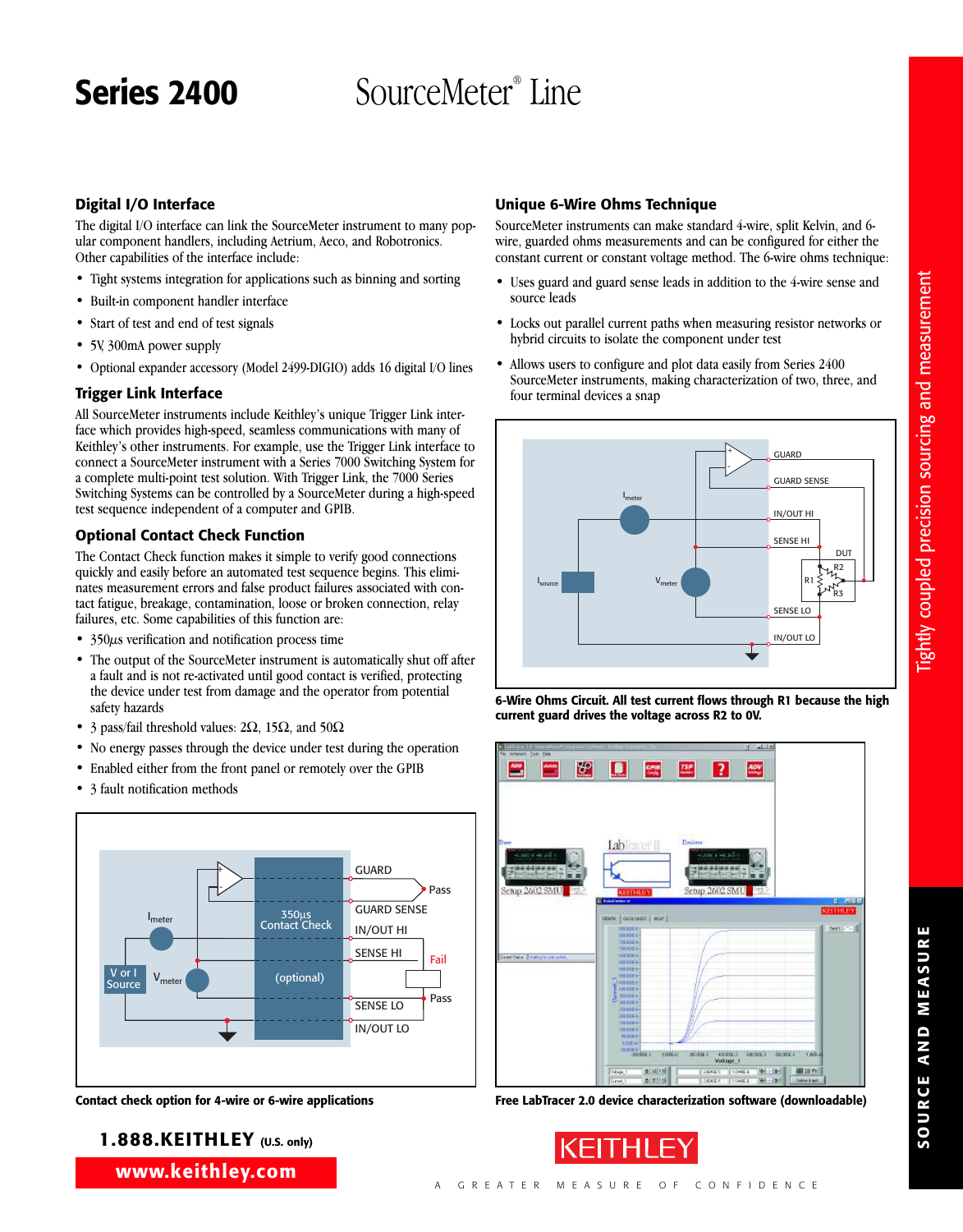Series 2400 **SourceMeter**® Line

## **Voltage Accuracy (Local or Remote Sense)**

|              |                   | <b>PROGRAMMING</b> | <b>SOURCE!</b><br><b>ACCURACY (1 Year)</b><br>23 $\degree$ C $\pm$ 5 $\degree$ C | <b>DEFAULT</b><br><b>MEASUREMENT</b> | <b>MEASUREMENT2, 3, 4</b><br><b>ACCURACY (1 Year)</b><br>23 $\degree$ C $\pm$ 5 $\degree$ C | <b>OUTPUT SLEW</b> | SOURCE/SINK                        |
|--------------|-------------------|--------------------|----------------------------------------------------------------------------------|--------------------------------------|---------------------------------------------------------------------------------------------|--------------------|------------------------------------|
| <b>MODEL</b> | <b>RANGE</b>      | <b>RESOLUTION</b>  | $\pm$ (% rdg. + volts)                                                           | <b>RESOLUTION</b>                    | $\pm$ (% rdg. + volts)                                                                      | <b>RATE (±30%)</b> | LIMIT                              |
|              | 200,000 mV        | $5 \mu V$          | $0.02\% + 600 \,\mu\text{V}$                                                     | $1 \mu V$                            | $0.012\% + 300 \mu V$                                                                       |                    |                                    |
| 2400, 2400-C | 2.00000 V         | 50 $\mu$ V         | $0.02\% + 600 \,\mu\text{V}$                                                     | $10 \mu V$                           | $0.012\% + 300 \mu V$                                                                       |                    | $\pm 21$ V $\omega$ $\pm 1.05$ A   |
|              | 20.0000 V         | 500 $\mu$ V        | $0.02\% + 2.4$ mV                                                                | $100 \mu V$                          | $0.015\% + 1.5$ mV                                                                          | $0.08$ V/ $\mu$ s  | $\pm 210$ V $\omega$ $\pm 105$ mA  |
|              | 200.000 V         | $5 \text{ mV}$     | $0.02\% + 24$ mV                                                                 | $1 \text{ mV}$                       | $0.015% + 10$ mV                                                                            | $0.5$ V/ $\mu$ s   |                                    |
|              | 200,000 mV        | $5 \mu V$          | $0.02\% + 600 \,\mu\text{V}$                                                     | $1 \mu V$                            | $0.012\% + 300 \mu V$                                                                       |                    |                                    |
| 2400-LV      | 2.00000 V         | 50 $\mu$ V         | $0.02\% + 600 \,\mu\text{V}$                                                     | $10 \mu V$                           | $0.012\% + 300 \mu V$                                                                       |                    | $\pm 21$ V $\omega$ $\pm 1.05$ A   |
|              | 20.0000 V         | 500 $\mu$ V        | $0.02\% + 2.4$ mV                                                                | $100 \mu V$                          | $0.015\% + 1.5$ mV                                                                          | $0.08$ V/ $\mu$ s  |                                    |
|              | 200,000 mV        | $5 \mu V$          | $0.02\% + 600 \,\mu\text{V}$                                                     | $1 \mu V$                            | $0.012\% + 300 \mu V$                                                                       |                    |                                    |
| 2410, 2410-C | 2.00000 V         | 50 $\mu$ V         | $0.02\% + 600 \,\mu\text{V}$                                                     | $10 \mu V$                           | $0.012\% + 300 \mu V$                                                                       |                    | $\pm 21$ V $\omega$ $\pm 1.05$ A   |
|              | 20.0000 V         | 500 $\mu$ V        | $0.02\% + 2.4$ mV                                                                | $100 \mu V$                          | $0.015% + 1$ mV                                                                             | $0.15$ V/ $\mu$ s  | $\pm 1100$ V $\omega$ $\pm 21$ mA  |
|              | 1000.00 V         | $50$ mV            | $0.02\% + 100$ mV                                                                | $10 \text{ mV}$                      | $0.015\% + 50$ mV                                                                           | $0.5$ V/ $\mu$ s   |                                    |
|              | 200,000 mV        | $5 \mu V$          | $0.02\% + 600 \,\mu\text{V}$                                                     | $1 \mu V$                            | $0.012\% + 300 \mu V$                                                                       |                    |                                    |
| 2420, 2420-C | 2.00000 V         | 50 $\mu$ V         | $0.02\% + 600 \,\mu\text{V}$                                                     | $10 \mu V$                           | $0.012\% + 300 \mu V$                                                                       |                    | $\pm 21$ V $\omega$ $\pm 3.15$ A   |
|              | 20.0000 V         | 500 $\mu$ V        | $0.02\% + 2.4$ mV                                                                | $100 \mu V$                          | $0.015\% + 1$ mV                                                                            | $0.08$ V/ $\mu$ s  | $\pm 63$ V $\omega$ $\pm 1.05$ A   |
|              | 60.0000 V         | $1.5$ mV           | $0.02\% + 7.2$ mV                                                                | $1 \text{ mV}$                       | $0.015% +$<br>$3 \text{ mV}$                                                                | $0.14$ V/ $\mu$ s  |                                    |
|              | 200,000 mV        | $5 \mu V$          | $0.02\% + 600 \,\mu\text{V}$                                                     | $1 \mu V$                            | $0.012\% + 300 \mu V$                                                                       |                    |                                    |
| 2425, 2425-C | 2.00000 V         | 50 $\mu$ V         | $0.02\% + 600 \,\mu\text{V}$                                                     | $10 \mu V$                           | $0.012\% + 300 \mu V$                                                                       |                    | $\pm 21$ V $\omega$ $\pm 3.15$ A   |
|              | 20.0000 V         | 500 $\mu$ V        | $0.02\% + 2.4$ mV                                                                | $100 \mu V$                          | $0.015\% + 1$ mV                                                                            | $0.08$ V/ $\mu$ s  | $\pm 105$ V $\omega$ $\pm 1.05$ A  |
|              | 100.0000 V        | $2.5$ mV           | $0.02\% + 12$ mV                                                                 | $1 \text{ mV}$                       | $0.015% +$<br>$5 \text{ mV}$                                                                | $0.25$ V/ $\mu$ s  |                                    |
|              | 200,000 mV        | $5 \mu V$          | $0.02\% + 600 \,\mu\text{V}$                                                     | $1 \mu V$                            | $0.012\% + 300 \mu V$                                                                       |                    | $\pm 105$ V $\omega$ $\pm 1.05$ A  |
| 2430, 2430-C | 2.00000 V         | 50 $\mu$ V         | $0.02\% + 600 \,\mu\text{V}$                                                     | $10 \mu V$                           | $0.012\% + 300 \mu V$                                                                       |                    |                                    |
|              | 20.0000 V         | 500 $\mu$ V        | $0.02\% + 2.4$ mV                                                                | $100 \mu V$                          | $0.015% + 1$ mV                                                                             | $0.08$ V/ $\mu$ s  | $\pm 105$ V $\omega$ $\pm 10.5$ A  |
|              | 100.0000 V        | $2.5$ mV           | $0.02\% + 12$ mV                                                                 | $1 \text{ mV}$                       | $0.015% + 5$ mV                                                                             | $0.25$ V/ $\mu$ s  | (pulse mode only)                  |
|              | 200,000 mV        | $5 \mu V$          | $0.02\% + 600 \,\mu\text{V}$                                                     | $1 \mu V$                            | $0.012\% + 300 \mu V$                                                                       |                    |                                    |
| 2440, 2440-C | 2.00000 V         | 50 $\mu$ V         | $0.02\% + 600 \,\mu\text{V}$                                                     | $10 \mu V$                           | $0.012\% + 300 \mu V$                                                                       |                    | $\pm 10.5$ V $\omega$ $\pm 5.25$ A |
|              | 10.0000 V         | 500 $\mu$ V        | $0.02\% + 1.2$ mV                                                                | $100 \mu V$                          | $0.015\% + 750 \mu V$                                                                       | $0.08$ V/ $\mu$ s  | $\pm 42$ V $\omega$ $\pm 1.05$ A   |
|              | $40.0000 \quad V$ | $5 \text{ mV}$     | $0.02\% + 4.8$ mV                                                                | $1 \text{ mV}$                       | $0.015% + 3$ mV                                                                             | $0.25$ V/ $\mu$ s  |                                    |

**TEMPERATURE COEFFICIENT (0°–18°C & 28°–50°C):** ±(0.15 × accuracy specification)/°C. **VOLTAGE REGULATION: Line:**  $0.01\%$  of range. Load:  $0.01\%$  of range +  $100\mu$ V. **OVER VOLTAGE PROTECTION:** User selectable values, 5% tolerance. Factory default = none.

**CURRENT LIMIT:** Bipolar current limit (compliance) set with single value. Min. 0.1% of range. **OVERSHOOT:** <0.1% typical (full scale step, resistive load, 10mA range).

#### **ADDITIONAL SOURCE SPECIFICATIONS (All Models)**

- **TRANSIENT RESPONSE TIME:** 30µs minimum for the output to recover to its spec. following a step change in load.
- **COMMAND PROCESSING TIME:** Maximum time required for the output to begin to change following the receipt of :SOURce:VOLTage|CURRent <nrf> command. **Autorange On:** 10ms. **Autorange Off:** 7ms.
- **OUTPUT SETTLING TIME:** Time required to reach 0.1% of final value after command is processed.  $100\mu$ s typical. Resistive load.  $10\mu$ A to 100mA range.
- **DC FLOATING VOLTAGE:** Output can be floated up to  $\pm 250$ VDC (Model 2440  $\pm 40$ VDC) from chassis ground.

**REMOTE SENSE:** Up to 1V drop per load lead.

**COMPLIANCE ACCURACY:** Add 0.3% of range and ±0.02% of reading to base specification.

**OVER TEMPERATURE PROTECTION:** Internally sensed temperature overload puts unit in standby mode.

**RANGE CHANGE OVERSHOOT:** Overshoot into a fully resistive 100kΩ load, 10Hz to 1MHz BW, adjacent ranges: 100mV typical, except 20V/200V (20V/60V on Model 2420), 20V/100V on Model 2425 and 2430, range boundary, and Model 2440.

**MINIMUM COMPLIANCE VALUE:** 0.1% of range.

#### **ADDITIONAL PULSE MODE SOURCE SPECIFICATIONS (2430 and 2430-C only)**

**MAXIMUM DUTY CYCLE:** 8%, hardware limited, 10A range only. All other ranges 100%. **MAXIMUM PULSE WIDTH:** 5ms from 90% rising to 90% falling edge, 2.5ms 10A range. **MINIMUM PULSE WIDTH:** 150µs.

**MINIMUM PULSE RESOLUTION:** 50µs typical, 70µs max., limited by system jitter.

**SOURCE ACCURACY:** Determined by settling time and source range specifications. **OUTPUT SETTLING TIME 0.1%:**

800 $\mu$ s typ., source I = 10A into 10 $\Omega$ , limited by voltage slew rate.

500μs typ., source I = 10A into 1 $\Omega$ , limited by voltage slew rate.

**OUTPUT SLEW RATE:**

**Voltage (10**Ω **load):** 0.25V/µs ±30% on 100V range. 0.08V/µs ±30% on 20V range, 10A range. **Current (0**Ω **load):** 0.25A/µs ±30% on 100V range. 0.08A/µs ±30% on 20V range, 10A range.

#### **NOTES**

- 1. **2400, 2410 Only:** Specifications valid for continuous output currents below 105mA. For operation above 105mA con-tinuous for >1 minute, derate accuracy 10%/35mA above 105mA.
- 2. Speed = Normal (1 PLC). For 0.1 PLC, add 0.005% of range to offset specifications, except 200mV, 1A, 10A ranges, add 0.05%. For 0.01 PLC, add 0.05% of range to offset specifications, except 200mV, 1A, 10A ranges, add 0.
- 3. Accuracies apply to 2- or 4-wire mode when properly zeroed. 4. In pulse mode, limited to 0.1 PLC measurement.

**URE**

Series 2400 condensed sp

ecificatio

ns

**1.888.KEITHLEY (U.S. only)**

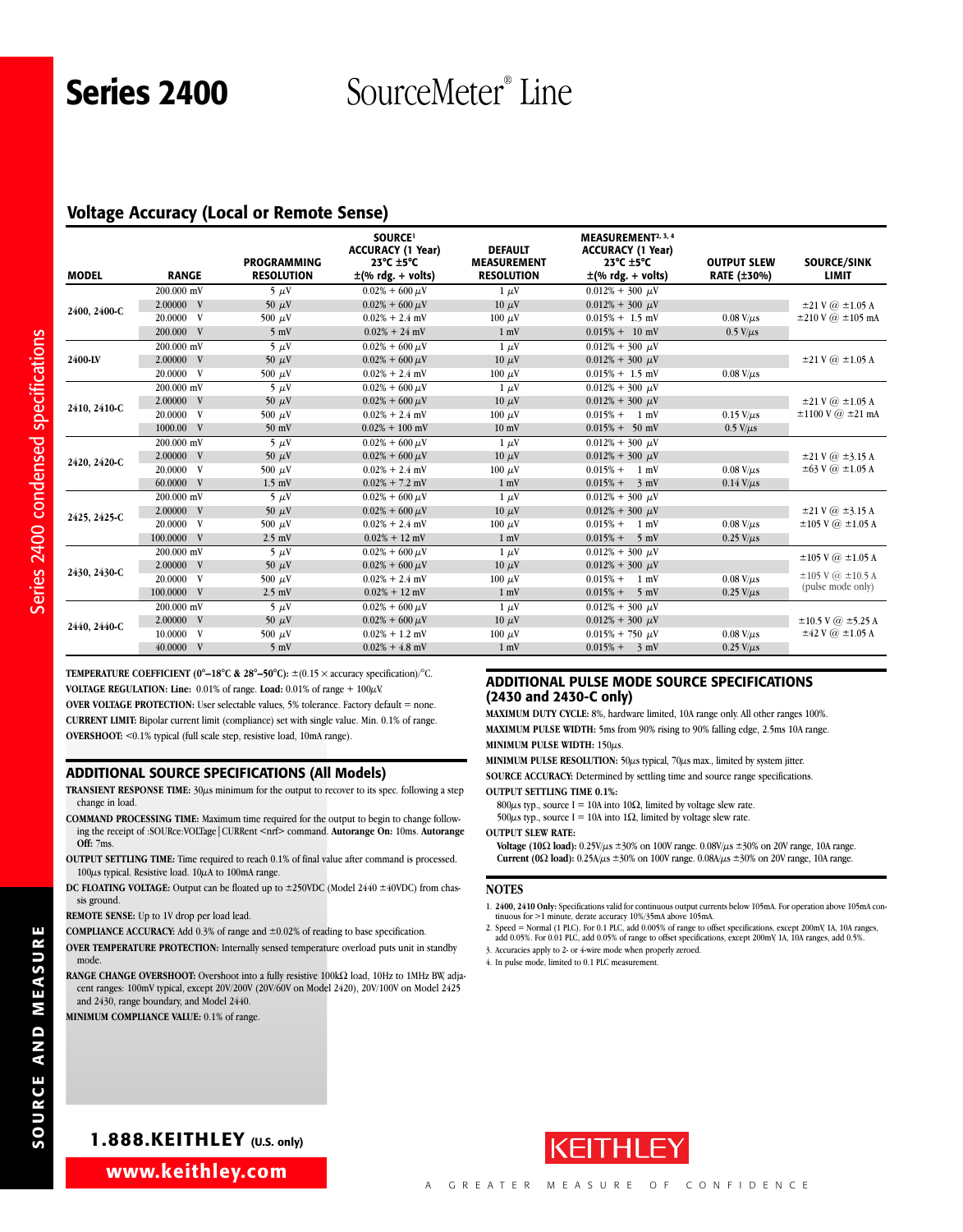# Series 2400 SourceMeter<sup>®</sup> Line

## **Current Accuracy (Local or Remote Sense)**

| <b>MODEL</b>  | <b>RANGE</b>            | <b>PROGRAMMING</b><br><b>RESOLUTION</b> | SOURCE <sup>1, 3</sup><br><b>ACCURACY</b><br>$(1$ Year) <sup>3</sup><br>$23^{\circ}$ C $\pm 5^{\circ}$ C<br>±(% rdg. + amps) | <b>DEFAULT</b><br><b>MEASUREMENT</b><br><b>RESOLUTION</b> | <b>MEASUREMENT5, 6, 7</b><br><b>ACCURACY (1 Year)</b><br>23 $^{\circ}$ C $\pm$ 5 $^{\circ}$ C<br>$\pm$ (% rdg. + amps) | <b>SOURCE/SINK LIMIT</b>                                              |
|---------------|-------------------------|-----------------------------------------|------------------------------------------------------------------------------------------------------------------------------|-----------------------------------------------------------|------------------------------------------------------------------------------------------------------------------------|-----------------------------------------------------------------------|
|               | $1.00000 \mu A$         | 50 pA                                   | $0.035\% + 600 \text{ pA}$                                                                                                   | 10 <sub>pA</sub>                                          | $0.029% + 300$ pA                                                                                                      |                                                                       |
|               | 10.0000 $\mu$ A         | $500 \text{ pA}$                        | $0.033\% + 2 nA$                                                                                                             | $100\ \mathrm{pA}$                                        | $0.027\% + 700 \text{ pA}$                                                                                             |                                                                       |
|               | $100.000 \mu A$         | 5 nA                                    | $0.031\% + 20 \text{ nA}$                                                                                                    | 1 nA                                                      | $0.025% + 6 nA$                                                                                                        |                                                                       |
| 2400, 2400-C, | $1.00000$ mA            | 50 <sub>nA</sub>                        | $0.034\% + 200$ nA                                                                                                           | 10 <sub>nA</sub>                                          | $0.027% + 60 \text{ nA}$                                                                                               | $\pm 1.05$ A $\omega$ $\pm 21$ V                                      |
| 2400-LV       | 10.0000 mA              | 500 nA                                  | $0.045\% + 2 \mu A$                                                                                                          | $100$ nA                                                  | $0.035% + 600$ nA                                                                                                      | $\pm 105$ mA $\omega$ $\pm 210$ V <sup>8</sup>                        |
|               | 100.000 mA              | $5 \mu A$                               | $0.066\% + 20 \,\mu A$                                                                                                       | $1 \mu A$                                                 | $0.055\% + 6 \mu A$                                                                                                    |                                                                       |
|               | 1.00000 A <sup>2</sup>  | $50 \mu A$                              | $0.27 \% + 900 \mu A$                                                                                                        | $10 \mu A$                                                | $0.22~\% + 570 \,\mu A$                                                                                                |                                                                       |
|               | $1.00000 \mu A$         | 50 pA                                   | $0.035\% + 600 \text{ pA}$                                                                                                   | 10 <sub>pA</sub>                                          | $0.029\% + 300$ pA                                                                                                     |                                                                       |
|               | 10.0000 $\mu$ A         | $500 \text{ pA}$                        | $0.033\% + 2 nA$                                                                                                             | $100\ \mathrm{pA}$                                        | $0.027\% + 700 \text{ pA}$                                                                                             |                                                                       |
|               | 100.000 $\mu$ A         | 5 nA                                    | $0.031\% + 20 \text{ nA}$                                                                                                    | 1 nA                                                      | $0.025% + 6 nA$                                                                                                        |                                                                       |
| 2410, 2410-C  | 1.00000 mA              | 50 <sub>nA</sub>                        | $0.034\% + 200$ nA                                                                                                           | 10 <sub>nA</sub>                                          | $0.027\% + 60 \text{ nA}$                                                                                              | $\pm 1.05$ A @ $\pm 21$ V                                             |
|               | 20.0000 mA              | 500 nA                                  | $0.045\% + 4 \mu A$                                                                                                          | $100$ nA                                                  | $0.035\% + 1.2 \mu A$                                                                                                  | $\pm 21$ mA $@$ $\pm 1100$ V                                          |
|               | 100.000 mA              | $5 \mu A$                               | $0.066\% + 20 \,\mu A$                                                                                                       | $1 \mu A$                                                 | $0.055\% + 6 \mu A$                                                                                                    |                                                                       |
|               | 1.00000 A <sup>2</sup>  | $50 \mu A$                              | $0.27$ % + 900 $\mu$ A                                                                                                       | $10 \mu A$                                                | $0.22$ % + 570 $\mu$ A                                                                                                 |                                                                       |
|               | $10.0000 \mu A$         | 500 pA                                  | $0.033\% + 2 nA$                                                                                                             | $100\ \mathrm{pA}$                                        | $0.027% + 700$ pA                                                                                                      |                                                                       |
|               | 100.000 $\mu$ A         | 5 nA                                    | $0.031\% + 20 \text{ nA}$                                                                                                    | 1 nA                                                      | $0.025% +$<br>6 <sub>nA</sub>                                                                                          |                                                                       |
|               | 1.00000 mA              | 50 <sub>nA</sub>                        | $0.034\% + 200$ nA                                                                                                           | 10 <sub>nA</sub>                                          | $0.027%$ +<br>$60$ nA                                                                                                  | $\pm$ 3.15A $\omega$ $\pm$ 21 V<br>$\pm 1.05$ A $\omega$ $\pm 63$ V   |
| 2420, 2420-C  | $10.0000$ mA            | $500$ nA                                | $0.045\% + 2 \mu A$                                                                                                          | $100$ nA                                                  | $0.035\% + 600 \text{ nA}$                                                                                             |                                                                       |
|               | $100.000$ mA            | $5 \mu A$                               | $0.066\% + 20 \,\mu A$                                                                                                       | $1 \mu A$                                                 | $0.055% +$<br>$6 \mu A$                                                                                                |                                                                       |
|               | 1.00000 A <sup>2</sup>  | $50 \mu A$                              | $0.067\% + 900 \mu A$                                                                                                        | $10 \mu A$                                                | $0.066\% + 570 \mu A$                                                                                                  |                                                                       |
|               | 3.00000 A <sup>2</sup>  | 50 $\mu$ A                              | $0.059% + 2.7$ mA                                                                                                            | $10 \mu A$                                                | $0.052\% + 1.71$ mA                                                                                                    |                                                                       |
|               | 10.0000 $\mu$ A         | 500 pA                                  | $0.033\% + 2 nA$                                                                                                             | 100 pA                                                    | $0.027\% + 700 \text{ pA}$                                                                                             |                                                                       |
|               | 100.000 $\mu$ A         | 5 nA                                    | $0.031\% + 20 \text{ nA}$                                                                                                    | 1 nA                                                      | $0.025% +$<br>6 <sub>nA</sub>                                                                                          |                                                                       |
|               | 1.00000 mA              | 50 <sub>nA</sub>                        | $0.034\% + 200$ nA                                                                                                           | 10 <sub>nA</sub>                                          | $0.027% +$<br>60 <sub>nA</sub>                                                                                         |                                                                       |
| 2425, 2425-C  | $10.0000$ mA            | 500 nA                                  | $0.045\% + 2 \mu A$                                                                                                          | $100$ nA                                                  | $0.035\% + 600 \text{ nA}$                                                                                             | $\pm$ 3.15A $\omega$ $\pm$ 21 V                                       |
|               | 100.000 mA              | $5 \mu$ A                               | $0.066\% + 20 \,\mu A$                                                                                                       | $1 \mu A$                                                 | $0.055% +$<br>$6 \mu A$                                                                                                | $\pm 1.05$ A $@$ $\pm 105$ V                                          |
|               | 1.00000 A <sup>2</sup>  | $50 \mu A$                              | $0.067\% + 900 \mu A$                                                                                                        | $10 \mu A$                                                | $0.060\% + 570 \,\mu\text{A}$                                                                                          |                                                                       |
|               | 3.00000 A <sup>2</sup>  | $50 \mu A$                              | $0.059\% + 2.8$ mA                                                                                                           | $10 \mu A$                                                | $0.052\% + 1.71$ mA                                                                                                    |                                                                       |
|               | $10.0000 \mu A$         | 500 pA                                  | $0.033\% + 2 nA$                                                                                                             | 100 <sub>pA</sub>                                         | $0.027% + 700$ pA                                                                                                      |                                                                       |
|               | 100.000 $\mu$ A         | 5 nA                                    | $0.031\% + 20 \text{ nA}$                                                                                                    | 1 nA                                                      | $0.025% +$<br>6 <sub>nA</sub>                                                                                          |                                                                       |
|               | $1.00000$ mA            | 50 <sub>nA</sub>                        | $0.034\% + 200$ nA                                                                                                           | 10 <sub>nA</sub>                                          | $0.027% +$<br>60 <sub>nA</sub>                                                                                         | $\pm 1.05$ A $\omega$ $\pm 105$ V                                     |
|               | 10.0000 mA              | 500 nA                                  | $0.045\% + 2 \mu A$                                                                                                          | $100$ nA                                                  | $0.035\% + 600 \text{ nA}$                                                                                             |                                                                       |
| 2430, 2430-C  | 100.000 mA              | $5 \mu$ A                               | $0.066\% + 20 \,\mu\text{A}$                                                                                                 | $1 \mu A$                                                 | $0.055% +$<br>$6 \mu A$                                                                                                | $\pm 10.5$ A $\omega$ $\pm 105$ V                                     |
|               | 1.00000 A               | $50 \mu A$                              | $0.067\% + 900 \mu A$                                                                                                        | $10 \mu A$                                                | $0.060\% + 570 \,\mu A$                                                                                                | (pulse mode only)                                                     |
|               | 3.00000 $A^2$           | 500 $\mu$ A                             | $0.059\% + 2.8 \text{ mA}$                                                                                                   | $10 \mu A$                                                | $0.052\% + 1.71$ mA                                                                                                    |                                                                       |
|               | 10.00000 A <sup>4</sup> | 500 $\mu$ A                             | $0.089\% + 5.9$ mA                                                                                                           | $10 \mu A$                                                | $0.082\% + 1.71$ mA                                                                                                    |                                                                       |
|               | 10.0000 $\mu$ A         | 500 pA                                  | $0.033\% + 2 nA$                                                                                                             | $100\text{ pA}$                                           | $0.027\% + 700 \text{ pA}$                                                                                             |                                                                       |
|               | 100.000 $\mu$ A         | 5 nA                                    | $0.031\% + 20 \text{ nA}$                                                                                                    | 1 nA                                                      | $0.025% +$<br>6 <sub>nA</sub>                                                                                          |                                                                       |
|               | 1.00000 mA              | 50 nA                                   | $0.034\% + 200$ nA                                                                                                           | 10 <sub>nA</sub>                                          | $0.027% +$<br>$60$ nA                                                                                                  |                                                                       |
| 2440, 2440-C  | 10.0000 mA              | $500$ nA                                | $0.045\% + 2 \mu A$                                                                                                          | $100$ nA                                                  | $0.035\% + 600 \text{ nA}$                                                                                             | $\pm$ 5.25A $\omega$ $\pm$ 10.5 V<br>$\pm 1.05$ A $\omega$ $\pm 42$ V |
|               | $100.000$ mA            | $5 \mu A$                               | $0.066\% + 20 \mu A$                                                                                                         | $1 \mu$ A                                                 | $0.055% +$<br>$6 \mu A$                                                                                                |                                                                       |
|               | 1.00000 A               | 50 $\mu$ A                              | $0.067\% + 900 \mu A$                                                                                                        | $10 \mu A$                                                | $0.060\% + 570 \mu A$                                                                                                  |                                                                       |
|               | 5.00000 A               | 50 $\mu$ A                              | $0.10\% + 5.4 \text{ mA}$                                                                                                    | $10 \mu A$                                                | $0.10\% + 3.42 \text{ mA}$                                                                                             |                                                                       |

**TEMPERATURE COEFFICIENT (0°-18°C & 28°-50°C):**  $\pm$ (0.15  $\times$  accuracy specification)/°C.

**CURRENT REGULATION: Line:** 0.01% of range. **Load:** 0.01% of range (except Model 2440 5A range  $0.05\%$ ) + 100pA.

**VOLTAGE LIMIT:** Bipolar voltage limit (compliance) set with single value. Min. 0.1% of range.

**OVERSHOOT:** <0.1% typical (1mA step, RL = 10kΩ, 20V range for Model 2400, 2410, 2420, 2425, 2430), (10V range for Model 2440).

#### **CONTACT CHECK SPECIFICATIONS (requires -C version)**

|  |  | SPEED: $350\mu s$ for verification and notification. |
|--|--|------------------------------------------------------|
|  |  |                                                      |

| <b>CONTACT CHECK:</b>        | $2\Omega$       | 15 $\Omega$       | 50 $\Omega$       |  |
|------------------------------|-----------------|-------------------|-------------------|--|
| No contact check failure     | $< 1.00 \Omega$ | $<$ 13.5 $\Omega$ | $<$ 47.5 $\Omega$ |  |
| Always contact check failure | $>3.00 \Omega$  | $>16.5 \Omega$    | $>52.5 \Omega$    |  |

# **1.888.KEITHLEY (U.S. only)**

**www.keithley.com**

#### **NOTES**

1. **2400, 2410 Only:** Specifications valid for continuous output currents below 105mA. For operation above 105mA con-tinuous for >1 minute, derate accuracy 10%/35mA above 105mA.

- 2. Full operation (1A) regardless of load to 30°C (50°C for Model 2420 and 2440). Above 30°C (50°C for Model 2420<br>and 2440) ambient, derate 35mA/°C and prorate 35mA/S2 load. 4-wire mode. For current sink operation on 1A,
- 3. For sink mode, 1µA to 100mA range, accuracy is: **Model 2400:** ±(0.15% + offset\*4). **Models 2410, 2420, 2425, 2430, 2440:** ±(0.5% + offset\*3).
- For 1A range, accuracy is: **Model 2400:** ±(1.5% + offset\*8). **Models 2410, 2420, 2425, 2430, 2440:** ±(1.5% + offset\*3).
- 4. 10A range only in pulse mode. Limited to 2.5ms pulse width maximum. 10% duty cycle maximum.
- 5. Speed = Normal (1 PLC). For 0.1 PLC, add 0.005% of range to offset specifications, except 200mV, 1A, 10A ranges, add 0.05%. For 0.01 PLC, add 0.05% of range to offset specifications, except 200mV, 1A, 10A ranges, add 0. 6. Accuracies apply to 2- or 4-wire mode when properly zeroed.
- 7. In pulse mode, limited to 0.1 PLC measurement.

8. Model 2400 and 2400-C only.

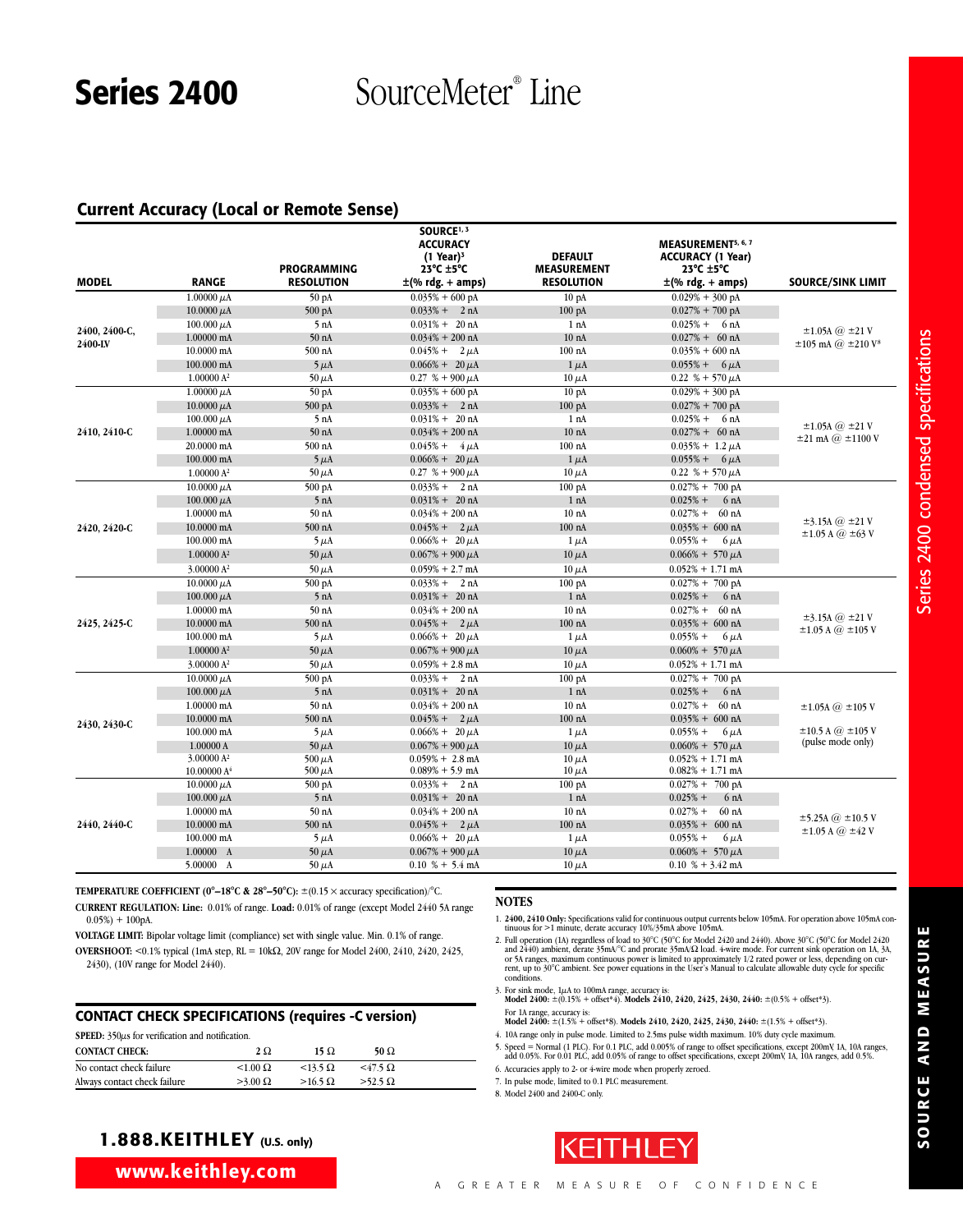# **RESISTANCE MEASUREMENT Accuracy (Local or Remote Sense)1, 2, 5**

|                                        | <b>DEFAULT</b>         | <b>DEFAULT TEST</b><br><b>CURRENT</b> | <b>DEFAULT TEST</b><br><b>CURRENT</b><br>2420, 2425, |                                                  | NORMAL ACCURACY (23°C ±5°C)<br>I Year, ±(% rdg. + ohms) |                                                  | <b>ENHANCED ACCURACY</b><br>(23°C $\pm$ 5°C) <sup>4</sup><br>Year, ±(% rdg. + ohms) |
|----------------------------------------|------------------------|---------------------------------------|------------------------------------------------------|--------------------------------------------------|---------------------------------------------------------|--------------------------------------------------|-------------------------------------------------------------------------------------|
| <b>RANGE</b>                           | <b>RESOLUTION</b>      | 2400, 2410                            | 2430, 2440                                           | 2400                                             | 2410                                                    | 2420, 2425, 2430, 2440                           | 2400                                                                                |
| $< 0.20000$ Ω <sup>3</sup>             |                        | -                                     | -                                                    | Source $I_{\text{acc}}$ + Meas. $V_{\text{acc}}$ | Source $I_{ACC}$ + Meas. $V_{ACC}$                      | Source $I_{\text{acc}}$ + Meas. $V_{\text{acc}}$ | Source $I_{ACC}$ + Meas. $V_{ACC}$                                                  |
| 2.00000 $\Omega^3$                     | $10 \mu\Omega$         | $\qquad \qquad -$                     | $1 \quad A$                                          | Source $I_{\text{acc}}$ + Meas $V_{\text{acc}}$  | Source $I_{acc}$ + Meas. $V_{acc}$                      | $0.17%$ +<br>$0.0003\,\Omega$                    | Source $I_{ACC}$ + Meas. $V_{ACC}$                                                  |
| $20.0000 \quad \Omega$                 | 100 $\mu\Omega$        | $100$ mA                              | $100$ mA                                             | $0.003 \Omega$<br>$0.10% +$                      | $0.006\Omega$<br>$0.11\% +$                             | $0.003$ $\Omega$<br>$0.10% +$                    | $0.07\%$ +<br>$0.001 \Omega$                                                        |
| $200.000 \quad \Omega$                 | $1 \text{ m}\Omega$    | $10 \text{ mA}$                       | $10 \text{ mA}$                                      | $0.03 \Omega$<br>$0.08\% +$                      | $0.09% +$<br>$0.1 \Omega$                               | $0.03 \Omega$<br>$0.08\% +$                      | $0.01 \Omega$<br>$0.05% +$                                                          |
| $2.00000 \text{ k}\Omega$              | $10 \text{ m}\Omega$   | 1 mA                                  | 1 mA                                                 | $0.07\%$ +<br>0.3<br>Ω                           | $0.6\quad \Omega$<br>$0.08\% +$                         | $0.07\%$ +<br>0.3<br>Ω                           | $0.05%$ +<br>0.1<br>$\Omega$                                                        |
| $20.0000 k\Omega$                      | $100 \text{ m}\Omega$  | $100 \mu A$                           | $100 \mu A$                                          | $0.06\% +$<br>$\Omega$<br>$\mathbf{z}$           | $\Omega$<br>$0.07\%$ +<br>$\sqrt{2}$                    | $\Omega$<br>$0.06\% +$<br>$\mathbf{z}$           | $0.04\% +$<br>$\Omega$                                                              |
| $200.000 \text{ k}\Omega$              | $1 \Omega$             | $10 \mu A$                            | $10 \mu A$                                           | Ω<br>$0.07\% + 30$                               | Ω<br>$0.07\% + 60$                                      | Ω<br>$0.07\% + 30$                               | Ω<br>$0.05\% + 10$                                                                  |
| $2.00000 \text{ M}\Omega$ <sup>6</sup> | $10 \Omega$            | $1 \mu A$                             | $1 \mu A$                                            | $\Omega$<br>$0.11\% + 300$                       | $0.12\% + 600$<br>$\Omega$                              | $\Omega$<br>$0.11\% + 300$                       | $\Omega$<br>$0.05\% + 100$                                                          |
| $20.0000 \text{ M}\Omega^7$            | $100 \Omega$           | $1 \mu A$                             | $1 \mu A$                                            | $k\Omega$<br>$0.11\% +$<br>-1                    | 2.4 $k\Omega$<br>$0.12% +$                              | $k\Omega$<br>$0.11\% +$                          | Ω<br>$0.05\% + 500$                                                                 |
| $200.000 \text{ M}\Omega^3$            | $1 \ \mathrm{k}\Omega$ | $100$ nA                              |                                                      | $0.66\% + 10$<br>$k\Omega$                       | $0.66\% + 24$<br>$k\Omega$                              | Source $I_{\text{acc}}$ + Meas. $V_{\text{acc}}$ | $k\Omega$<br>$0.35% +$<br>$\sim$                                                    |
| $>$ 200.000 M $\Omega$ <sup>3</sup>    |                        |                                       |                                                      | Source $I_{ACC}$ + Meas. $V_{ACC}$               | Source $I_{\text{acc}}$ + Meas. $V_{\text{acc}}$        | Source $I_{\text{acc}}$ + Meas. $V_{\text{acc}}$ | Source $I_{ACC}$ + Meas. $V_{ACC}$                                                  |

**TEMPERATURE COEFFICIENT (0°–18°C & 28°–50°C):** ±(0.15 × accuracy specification)/°C.

**SOURCE I MODE, MANUAL OHMS:** Total uncertainty = I source accuracy + V measure accuracy (4-wire remote sense).

**SOURCE V MODE, MANUAL OHMS:** Total uncertainty = V source accuracy + I measure accuracy (4-wire remote sense).

**6-WIRE OHMS MODE:** Available using active ohms guard and guard sense. Max. Guard Output Current: 50mA (except 1A range). Accuracy is load dependent. Refer

to White Paper no. 2033 for calculation formula.

**GUARD OUTPUT IMPEDANCE:**  $\leq 0.1\Omega$  in ohms mode.

#### **NOTES:**

1. Speed = Normal (1 PLC). For 0.1 PLC, add 0.005% of range to offset specifications, except 200mV, 1A, 10A ranges, add 0.05%. For<br>0.01 PLC, add 0.05% of range to offset specifications, except 200mV, 1A, 10A ranges, add 0.

2. Accuracies apply to 2- or 4-wire mode when properly zeroed. 3. Manual ohms only – except 2420, 2425, 2430, 2440 for 2Ω range and 2410 or 2400 for 200MΩ range.

4. Source readback enabled, offset compensation ON. Also available on 2410, 2420, 2425, 2430, and 2440 with similar accuracy enhancement.

5. In pulse mode, limited to 0.1 PLC measurement.

- 6. Except 2440; default test current is 5 $\mu$ A.
- 7. Except 2440; default test current is 0.5µA.



ns